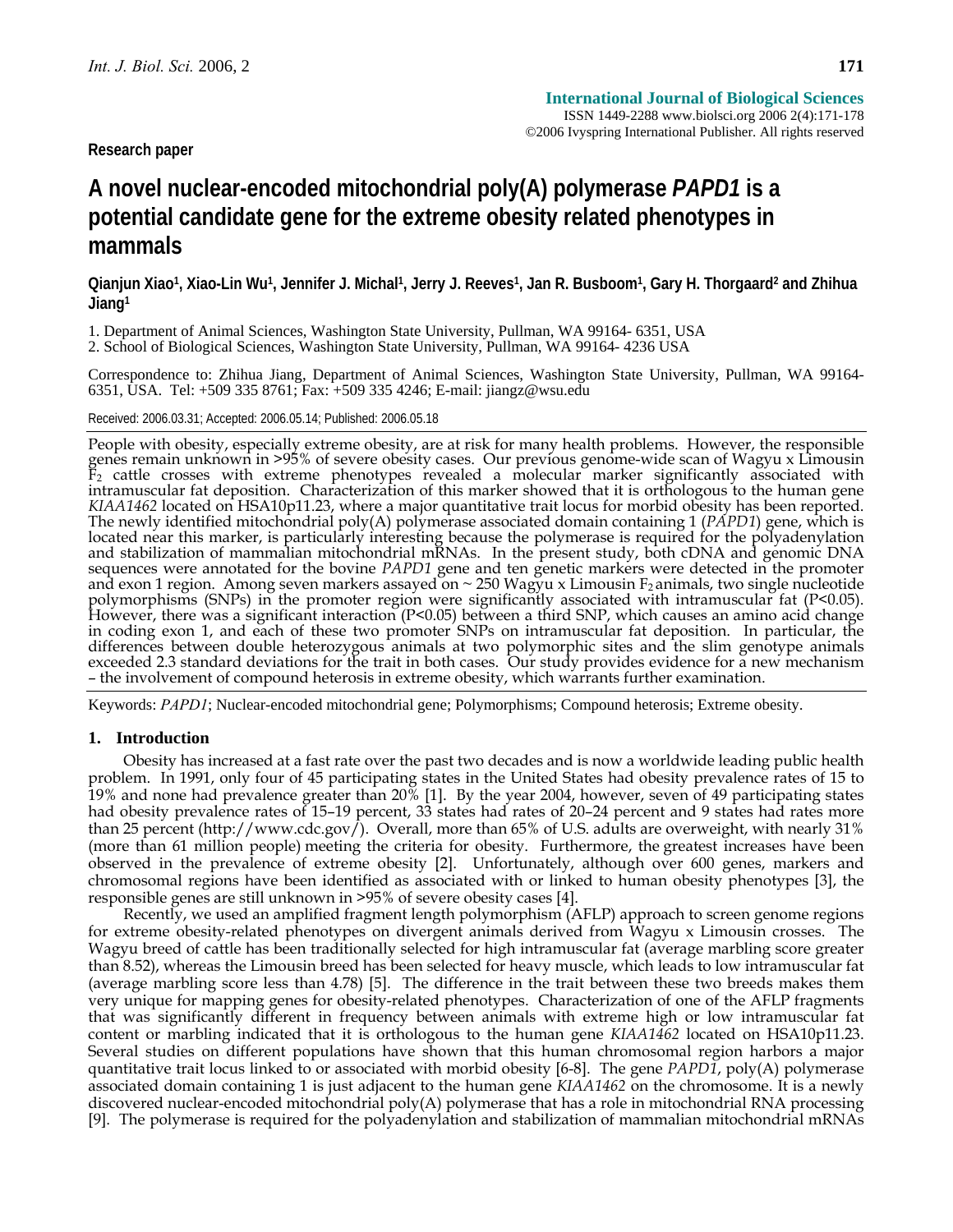[10]. *In-silico* mapping could place the bovine *PAPD1* gene to a region of 45.589 and 46.63 cM on bovine chromosome 13.

Mitochondria perform a large number of reactions in mammalian cells. In particular, the major site of fatty acid ß-oxidation occurs in mitochondria [11], which may provide key intermediates for the synthesis of triglycerides via the action of pyruvate carboxylase [12]. Therefore, genes that are involved in regulating and stimulating mitochondrial biogenesis would affect the key aspects of adipogenesis and consequently contribute to development of the obesity-related phenotypes in mammals.Wilson-Fritch and colleagues [13] found a profound decrease of approximately 50% in the levels of transcripts for nuclear-encoded mitochondrial genes accompanying the onset of obesity. Recently, Jiang and colleagues [14] found that bovine mitochondrial transcription factor A (*TFAM*) was significantly associated with intramuscular fat (marbling) and subcutaneous fat depth in the same population of cattle as described above. Here we report for the first time that *PAPD*1 contributes significantly to the extreme obesity phenotypes, perhaps due to a compound heterosis.

## **2. Materials and Methods**

### **Compilation of cDNA and genomic DNA sequences for the bovine** *PAPD1* **gene.**

A three-step bioinformatics procedure was used for retrieving both cDNA and genomic DNA sequences of the bovine *PAPD1* gene in the present study (Figure 1). In step 1, the cDNA sequence of the human *PAPD1* gene was used as a reference to retrieve the orthologous ESTs (expressed sequence tags) against the GenBank database "est\_others" with a species option limited to *Bos taurus*. In step 2, several ESTs were chosen and assembled to form a primary cDNA sequence for the bovine gene, which was then used to perform a speciesspecific ESTs search against the same database in order to expand the primary sequence to a full-length cDNA sequence. Finally, the full-length cDNA sequence was used to search for genomic DNA sequences against the 6X bovine genome sequence database (http://www.hgsc.bcm.tmc.edu/projects/bovine/). Alignment of the full-length cDNA sequence with the genomic DNA sequence determined its genomic organization. The ORF (open reading frame) finder developed by the National Center for Biotechnology Information (NCBI) was used to find all open reading frames and deduce amino acid sequence based on the full-length cDNA sequence of the bovine *PAPD1* gene.

**Figure 1**. Comparative annotation of both cDNA and genomic DNA sequences of the bovine *PAPD1* gene.



## Human *PAPD1*: NM\_018109, 2,571 bp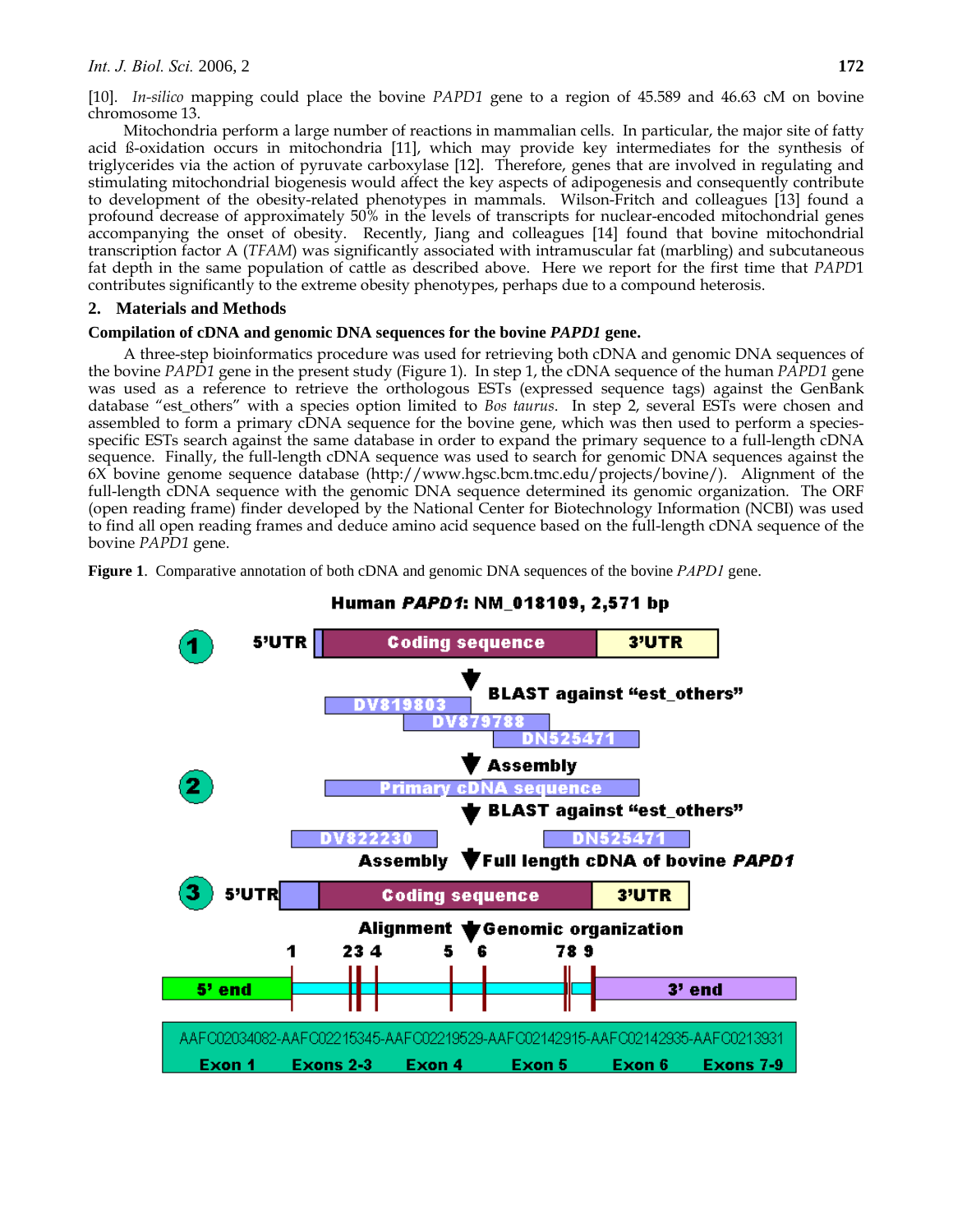Three pairs of primers were designed to detect genetic polymorphisms in the bovine *PAPD1* gene, based on the genomic sequence generated from the bovine genome sequencing project. The first primer pair (forward sequence, 5'-GAG TGT GGT GGT TAG GGG TGG TAG-3' and reverse sequence, 5'-TTC ACA GTA GGG TTT CCC TTC CTC-3') targeted a 517 bp region of the promoter from bases 9,048 to 9,564 (GenBank accession no. AAFC02034082). The second primer pair (forward sequence, 5'-CCC CGT CTC TGG TTC TAT TTT CAA T 3' and reverse sequence, 5' GCG ACT CCA GAC TCT TCC TCC TG 3') amplified a 481 bp product, which included the entire exon 1 plus part of the promoter sequence, 5'UTR and partial intron 1 sequence (GenBank accession no. AAFC02034082). The last primer pair (forward sequence, 5'-TTC ATT GAG TTA GAC AAG GCT GTG-3' and reverse sequence, 5'-TAG CTC CAA TAC GTG TCA ATT TTT-3') was based on GenBank accession no. AAFC02139310 and amplified a 543 bp product, including partial intron 6, entire exon 7, complete intron 7, entire exon 8 and partial intron 8 sequences.

#### **Detection of genetic polymorphisms in the bovine** *PAPD1* **gene.**

The animals used in the present research were derived from a Wagyu x Limousin cross, including  $6 F_1$  bulls, 113  $F_1$  dams and ~250  $F_2$  progeny. Two obesity-related phenotypes included beef marbling score (BMS) and subcutaneous fat depth (SFD) were compared to *PAPD1* genotypes. Beef marbling score is a subjective measure of the amount of intramuscular fat in the *longissimus* muscle based on USDA standards, while SFD was measured at the 12-13th rib interface perpendicular to the outside surface at a point three-fourths the length of the longissimus muscle from its chine bone end. Genetic polymorphisms were screened by comparison of sequence patterns on six  $F_1$  bulls. The PCR reactions were performed in a total volume of 10 µl, including 25 ng of bovine genomic DNA, 1X Platinum *Taq* Buffer (20 mM Tris-HCl, pH 8.4, 50 mM KCl; Invitrogen), 3.0 mM MgCl<sub>2</sub>, 0.3 mM each of the four dNTPs, 0.5 U Platinum Taq polymerase (Invitrogen) and 25 ng of each primer. The PCR reactions started with denaturation at 94°C for 2 min, followed by 8 touch-down cycles: 30 seconds at 94°C, 30 seconds at 71°C to 63°C (i.e. decreasing 1°C per cycle), and 30 seconds at 72°C. Then, the PCR took another 37 cycles of reactions: 30 seconds at 94°C, 30 seconds at 63°C and 30 seconds at 72°C, and finally ended after 5 min at 72°C. The PCR products were then sequenced on an ABI 3730 sequencer in the Laboratory for Biotechnology and Bioanalysis at Washington State University following a standard protocol.

#### **Assay development for marker genotyping in the bovine** *PAPD1* **gene.**

Six single nucleotide polymorphisms (SNPs) were detected in the promoter region, which were then genotyped individually using a direct PCR sequencing approach. Four SNPs were found in the exon 1 region, including two coding SNPs and two genomic SNPs, respectively. Of these two coding SNPs, one is a silent mutation and the other is a missense mutation. The missense mutation could be genotyped using a PCR-RFLP (restriction fragment length polymorphism) approach. Therefore, the PCR amplicons were digested at 37°C for three hours with 2U of *Stu*I for the G/A SNP, followed by analysis on 1.6% agarose gels and visualized by staining with ethidium bromide. However, no polymorphisms were detected in the product spanning exon 7 and exon 8. Therefore, among the ten SNPs detected in the bovine *PAPD1* gene, seven were successfully assayed on the reference population.

#### **Association of the bovine** *PAPD1* **gene with the obesity-related phenotypes.**

The phenotypic data have been previously adjusted for year of birth, sex, age (days), live weight (kilograms), or fat depth (centimeters), as appropriate. The adjusted phenotypes were then used in a subsequent association analysis based on the following mixed model:

$$
y = X\beta + Zu + e \tag{1}
$$

where *y* was a vector containing all observations,  $\beta$  was a vector for fixed effects including marker all genotypes or genotype combinations,  $u \sim N(0, A\sigma_u^2)$  was a vector for residual genetic effects that were not accounted for by the genes (markers) under investigation, *A* was a numerator relationship matrix, *X* and *Z* were incidence matrices which link observations in *y* to effects in *β* and *u*, respectively, and *e ~ N(0, Iσ<sup>e</sup> 2 )* was a vector for residual errors. Model parameters were estimated using REML (residual maximum likelihood) and Bayesian analysis, respectively. In the Bayesian estimation, we assumed normal priors for fixed effects and chi-square distributions for the variance components, *σu2* and *σ<sup>e</sup> <sup>2</sup>*, respectively. Markov Chain Monte Carlo (MCMC) was used to simulate model parameters based on their fully conditional distributions below.

$$
\beta, u \mid \sigma_u^2, \sigma_e^2, y \sim N \left[ \begin{bmatrix} \hat{\beta} \\ \hat{u} \end{bmatrix}, \begin{bmatrix} C_{\beta\beta} & C_{\beta u} \\ C_{u\beta} & C_{\beta \beta} \end{bmatrix} \right]
$$
 (2)

where: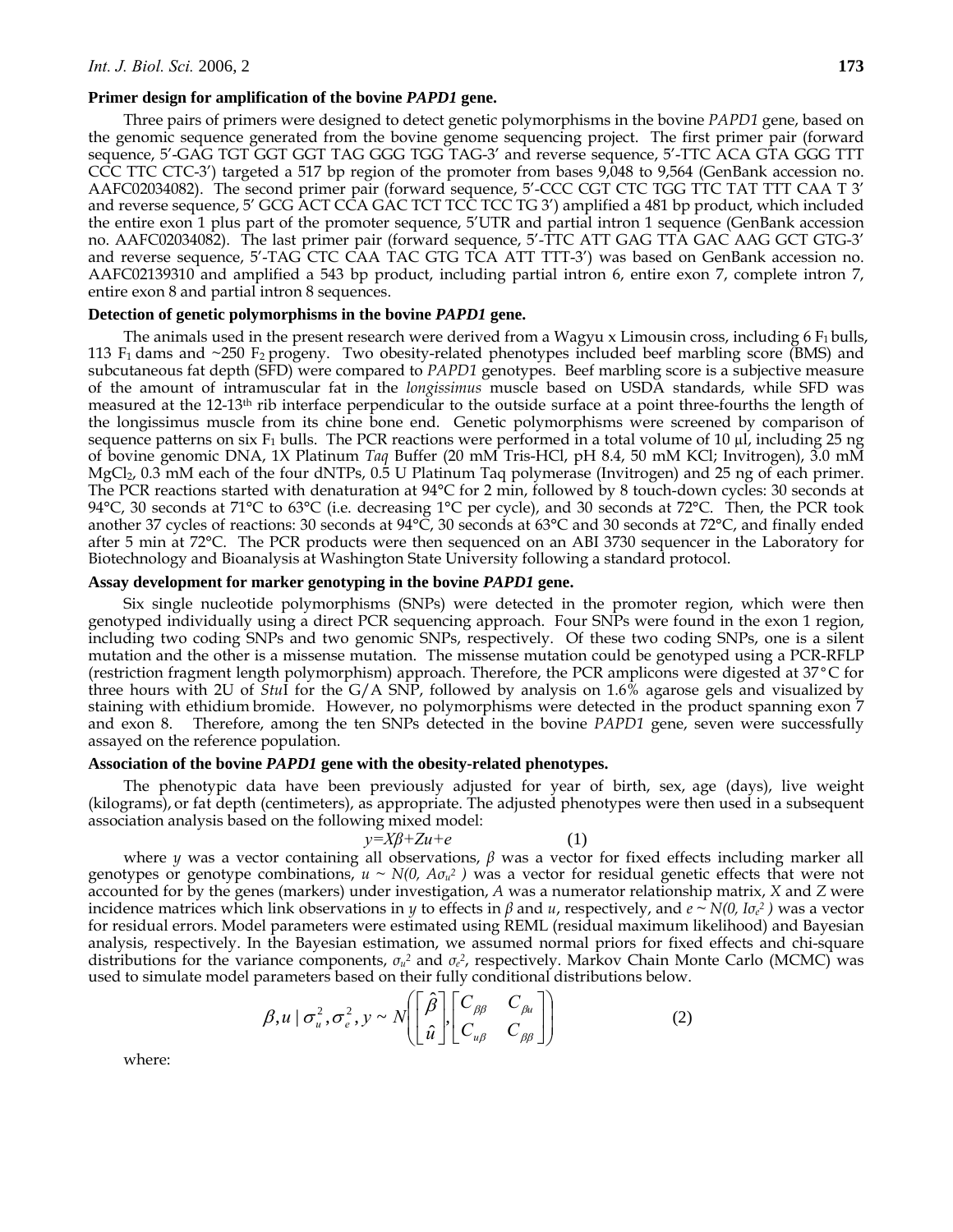$$
\begin{bmatrix}\n\hat{\beta} \\
\hat{u}\n\end{bmatrix} =\n\begin{bmatrix}\nC_{\beta\beta} & C_{\beta\mu} \\
C_{\mu\beta} & C_{\beta\beta}\n\end{bmatrix}\n\begin{bmatrix}\nX'y + 1\beta_0 \frac{\sigma_e^2}{\sigma_\beta^2} \\
Z'y\n\end{bmatrix};\n\begin{bmatrix}\nC_{\beta\beta} & C_{\beta\mu} \\
C_{\mu\beta} & C_{\beta\beta}\n\end{bmatrix} =\n\begin{bmatrix}\nXX + I \frac{\sigma_e^2}{\sigma_\beta^2} & XZ \\
ZX & ZZ + A^{-1} \frac{\sigma_e^2}{\sigma_\mu^2}\n\end{bmatrix}
$$
\n
$$
\sigma_u^2 \mid \beta, u, \sigma_e^2, y \sim\n\left(\sum_{i=1}^q \sum_{i=1}^q a^{ii'} u_i u_i + S_u^2\right) \chi_{q+v_u}^{-1}
$$
\n(3)

$$
\sigma_e^2 \mid \beta, u, \sigma_u^2, y \sim (r^r + S_e^2) \chi_{n+v_e}^{-1}
$$
 (4)

Where *aii'* was the element in row *i* and column *i*' of the *q×q* inverse matrix *A-1 , r = y-X*β*-Zu* was a vector containing residual errors,  $v_k$  and  $S_k^2$  are the degrees of freedom parameter and the scaling factor in the prior distribution of  $\sigma_k^2 \sim S_k^2 \chi_{v_k}^{-1}$  ( $k = u, e$ ).

#### **3. Results**

#### **Annotation of the bovine** *PAPD1* **gene**

The BLAST search using the cDNA sequence of the human *PAPD1* gene (NM\_018109) retrieved more than 20 orthologous ESTs in cattle against "est\_others" in the GenBank database. Three ESTs - DV819803, DV879788 and DN525471 were used to form a preliminary cDNA sequence of the bovine *PAPD1* gene (Figure 1), which was then used as a query for a second BLAST run to retrieve both 5' and 3' cDNA end sequences missed by the first BLAST run using the cDNA sequence of the human gene as a reference. Adding two ESTs (DV822230 and CV974359) with the three ESTs described above contributed to the formation of a full-length cDNA sequence of 2,554 bp for the bovine gene. This newly assembled bovine gene hit more than 30 ESTs in the database with sequence identities of 98 – 100%. ORF finder detected a longest coding sequence of 1,701 bp with a total of 566 deduced amino acids for the bovine *PAPD1* protein. The full-length cDNA sequence of the bovine *PAPD1* gene retrieved six genomic DNA contigs (AAFC02034082, AAFC02215345, AAFC02219529, AAFC02142915, AAFC02142935 and AAFC02139310) from the 6X bovine genome sequence database with a total of 50,536 bp (Figure 1). Alignment of the cDNA with genomic DNA sequences revealed that this bovine gene contains nine exons and eight introns. Among these eight introns, however, only introns 2, 7 and 8 have completed sequences.

#### **Genetic polymorphisms and genotyping**

Three regions of the bovine *PAPD1* gene were amplified and sequenced on six  $F_1$  bulls individually to screen polymorphisms. Sequencing data showed that the promoter region was highly polymorphic: a total of six genetic polymorphisms were detected in a product of 517 bp, with one mutation every 86 bp of sequence. These six polymorphisms include five SNPs (AAFC02034082.1*:g.9224G>A*, *9330A>C*, *9367G>C*, *9419A>C* and *9435T>G*) and one insertion/deletion (AAFC02034082.1*:g.9409[(G)4]*+*[(G)5]*, respectively. We decided to genotype all these genetic markers in the promoter region using a direct sequencing PCR product approach. In exon 1 and its flanking regions, four SNPs were detected, including two genomic SNPs (AAFC02034082.1*:g.10084T>C* and *10228G>T*) and two coding SNPs (AAFC02034082.1*:c.10326C>T* and *10364A>G*). The latter coding SNP (AAFC02034082.1*:c.10364A>G*) changes an amino acid from aspartic acid (GAC) to glycine (GGC) and causes a gain/loss of enzyme cut site for *Stu*I. Therefore, a PCR-RFLP assay was developed to genotype this marker on all individuals. No polymorphisms were detected around exon 7 and exon 8 region of the bovine *PAPD1* gene.

#### **Associations of bovine** *PAPD1* **gene with beef marbling and SFD**

REML-based analysis of variance suggested significant associations of two SNPs in the promoter region (AAFC02034082.1*:g.9367 G>C* (P=0.0288) and *9419A>C* (P=0.0397)) with BMS, and a suggestive association of AAFC02034082.1*:c.10364A>G* with SFD (P=0.0739) (Table 1). Bayesian analysis was in agreement with the REML-based analysis of variance, yet it gave a more intuitive inference of the association by giving their posterior distribution. For AAFC02034082.1*:g.9367G>C*, only CG and GG genotypes exist in the F<sub>2</sub> progeny. However, for AAFC02034082.1*:g.9419A>C*, only AC and AA genotypes were considered in the analysis, because only two CC individuals were detected in the  $F_2$  progeny. In the Bayesian analysis, over 95% posterior samples showed positive differences between *PAPD1:g.9367CG* and *GG* or negative difference between *PAPD1:g.9419AC* and *AA* (Figure 2). Therefore, these deviates of means between one heterozygous genotype and one homozygous genotype could be interpreted as allele substitution effects estimated under the assumption of complete linkage between the marker and the causal gene.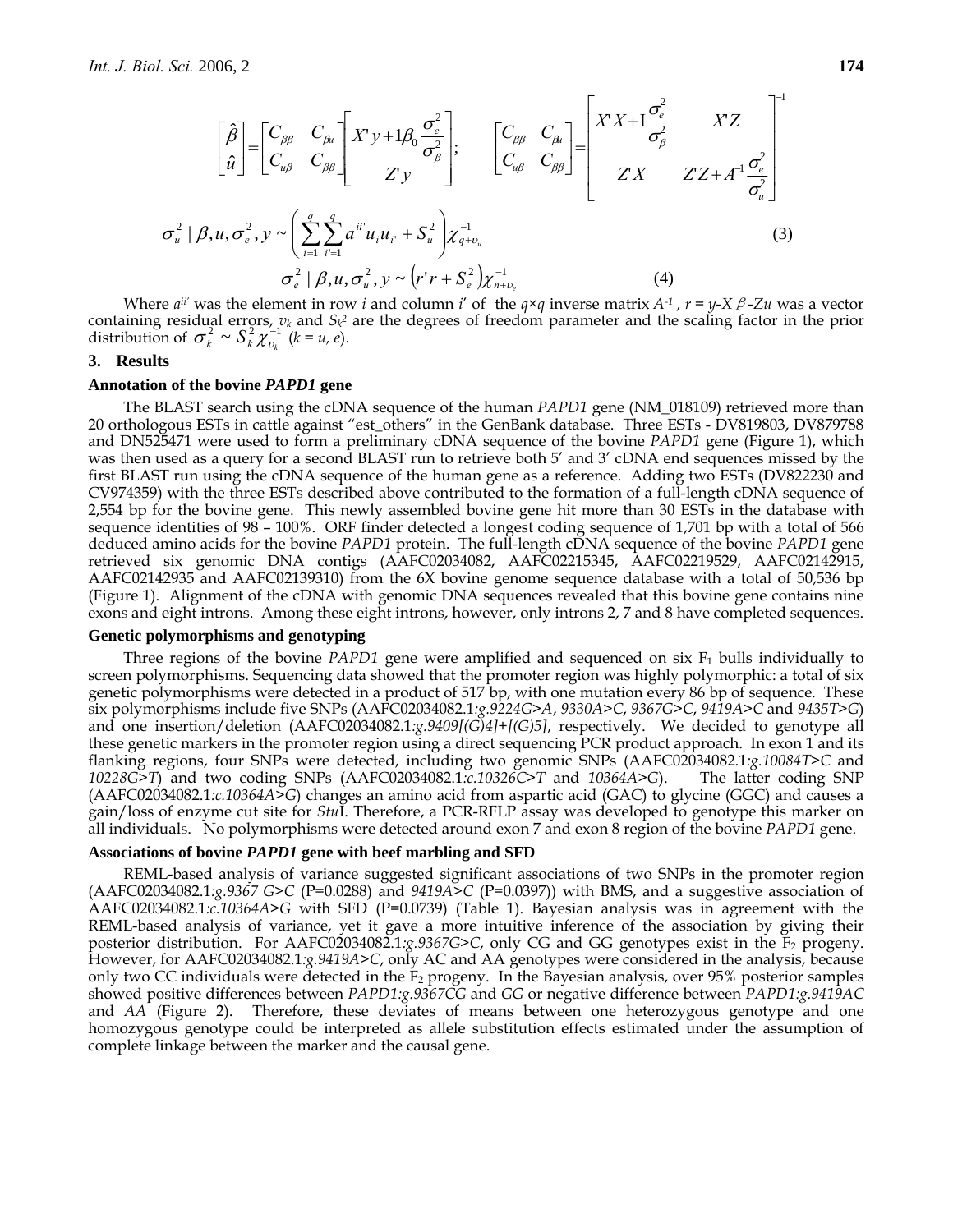**Table 1** Analysis of variance for testing associations between polymorphic markers and beef marbling score (BMS) and subcutaneous fat depth (SFD)

| Marker                                          | Degree of freedom Sum of squares Mean Square |      |      | F valuePr>F |        |
|-------------------------------------------------|----------------------------------------------|------|------|-------------|--------|
| ------ BMS (mean square of errors: 0.94) ------ |                                              |      |      |             |        |
| g.9224G > A                                     | $\overline{2}$                               | 2.06 | 1.03 | 1.10        | 0.3352 |
| g.9330A > C                                     | $\overline{2}$                               | 0.35 | 0.18 | 0.19        | 0.8260 |
| g.9367G > C                                     | $\mathbf{I}$                                 | 4.54 | 4.54 | 4.85        | 0.0288 |
| $g.9409[(G)4]+[(G)5]$                           | $\overline{c}$                               | 1.15 | 0.58 | 0.61        | 0.5419 |
| g.9419A > C                                     | $\mathbf{1}$                                 | 3.78 | 3.78 | 4.03        | 0.0460 |
| g.9435T>G                                       | $\overline{2}$                               | 1.47 | 0.74 | 0.78        | 0.4577 |
| c.10364A>G                                      | $\sqrt{2}$                                   | 1.08 | 0.54 | 0.58        | 0.5621 |
| ------ SFD (mean square of errors: 0.02) ------ |                                              |      |      |             |        |
| g.9224G > A                                     | $\overline{c}$                               | 0.12 | 0.06 | 2.44        | 0.0894 |
| g.9330A > C                                     | $\overline{2}$                               | 0.04 | 0.02 | 0.80        | 0.4520 |
| g.9367G > C                                     | $\mathbf{1}$                                 | 0.04 | 0.04 | 1.54        | 0.2160 |
| $g.9409[(G)4]+[(G)5]$                           | $\overline{2}$                               | 0.07 | 0.04 | 1.50        | 0.2265 |
| g.9419A > C                                     | 1                                            | 0.01 | 0.01 | 0.49        | 0.6147 |
| g.9435T>G                                       | $\mathfrak{2}$                               | 0.02 | 0.01 | 0.46        | 0.6293 |
| c.10364A > G                                    | $\overline{2}$                               | 0.13 | 0.06 | 2.64        | 0.0739 |

We further analyzed pair-wise interactions between these two markers (AAFC02034082.1*:g.9367G>C* and *9419A>C*), which were significantly associated with BMS, and other markers in the bovine *PAPD1* gene. REML analyses indicated that there was a significant interaction between AAFC02034082*.1:c.10364A>G* and these two markers for beef marbling. Due to the singularity of matrix X'X, interaction effects are not uniquely estimable in the REML analysis. We therefore presented interaction estimates obtained using Bayesian estimation. Interestingly, interactions between two heterozygous genotypes led to the highest marbling scores (Figure 3A and 3B). Animals with both heterozygous genotypes of *PAPD1: c.10364AG*/*g.9367CG* had an additional 2.33 and 0.67 - 0.69 marbling scores compared to the genotype combination of *PAPD1: c.10364GG*/*g.9367CG* and all other combinations, respectively  $(\overline{P}=0.0248)$  (Figure 3A). The same interaction trend was also observed for markers AAFC02034082.1*:c.10364A>G* and *g.9419A>C* (P=0.0055). The marbling score was 2.40 higher in animals with double heterozygote genotypes of *PAPD1: c.10364AG*/*g.9419AC* than the genotypes of *PAPD1: c.10364GG*/*g.9419AC*. The remaining genotypes at both markers were lower than the double heterozygous genotypes by 0.64 – 0.70 marbling scores (Figure 3B).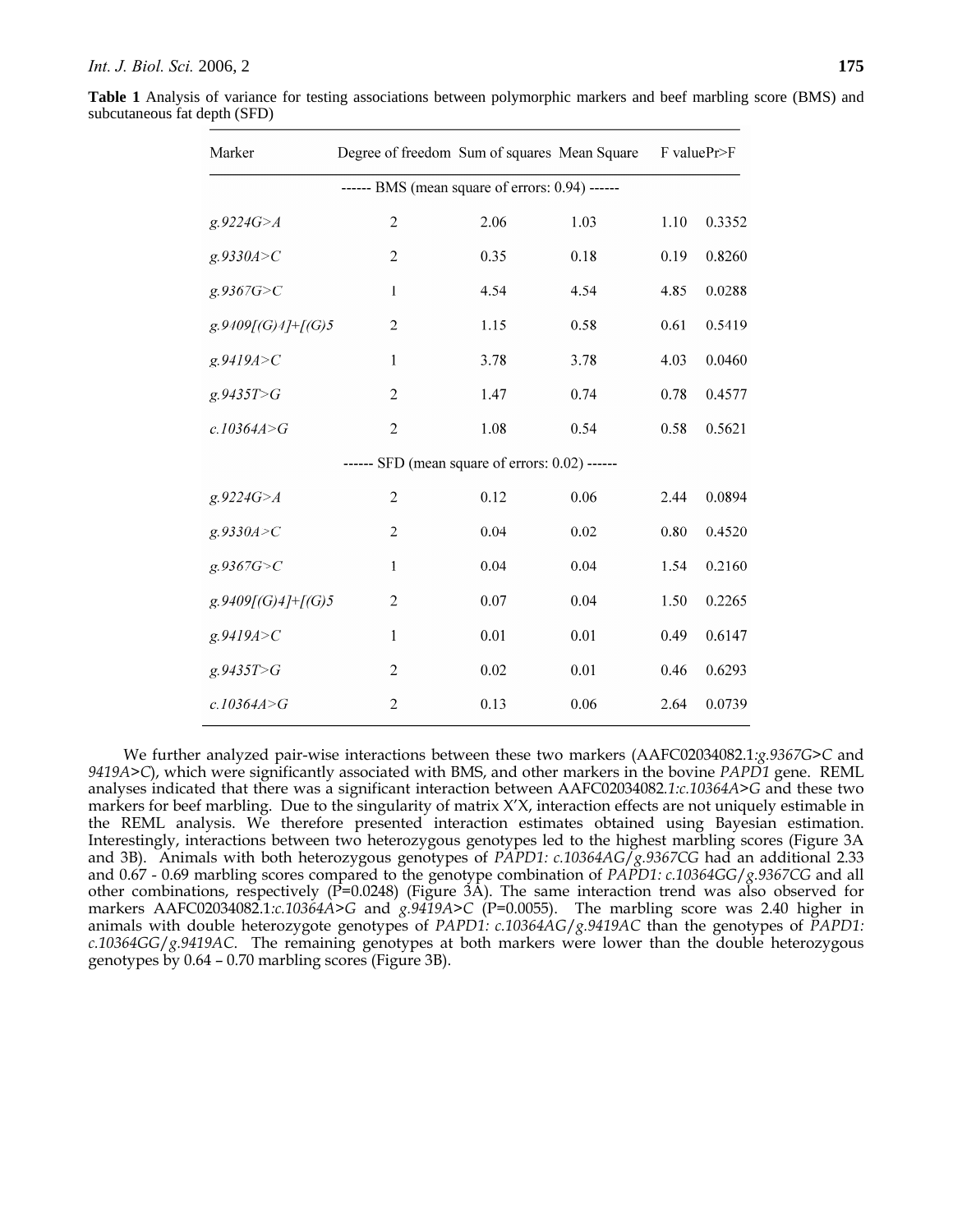**Figure 2** Posterior distribution of estimated allele substitution effect of two SNPs in the promoter region (AAFC02034082.1:*g.9367G>C* and *g.9419A>C*) on beef marbling score under the assumption of complete linkage between the markers and the causal gene.



**Allele Substitute Effect** 

**Figure 3** Bayesian estimation of interaction effects between markers: A, *c.10364A>G* and *g.9367G>C*, and B, *c.10364A>G* and *g.9419A>C*, on beef marbling scores (BMS).

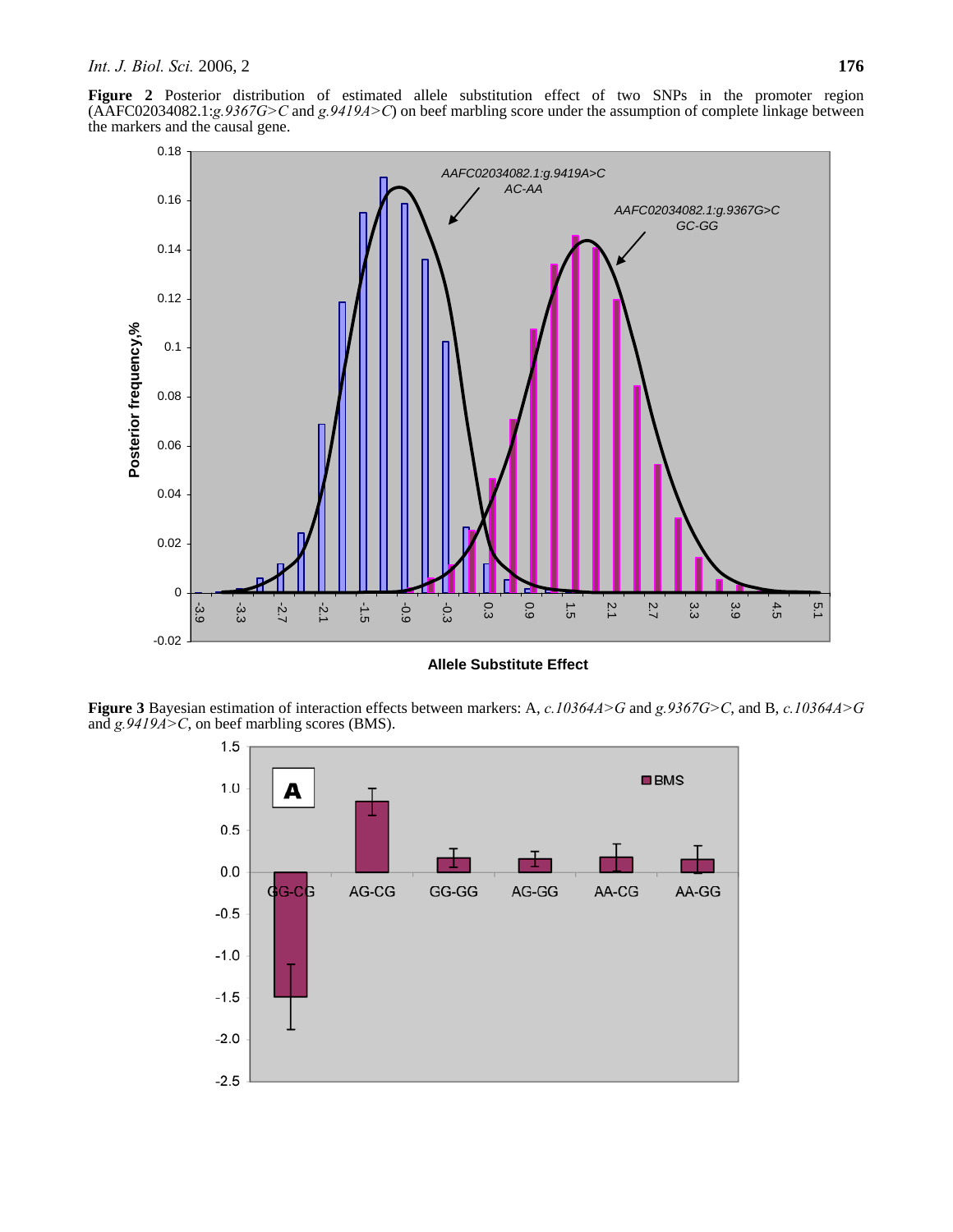

#### **4. Discussion**

 Oxidative phosphorylation is the most important event performed in mitochondria, which transforms the energy of nutrient-derived substrates into the energy stored in ATP [11]. Mitochondria supply the majority of this ATP to the rest of cell. When energy intake exceeds energy expenditure, the resulting imbalance may expand the size and increase the number of fat cells. This process basically leads to fat deposition in humans and in mammals. Therefore, the genes that regulate and stimulate mitochondrial biogenesis would play an important role in adipogenesis [13]. In the present study, we found that the *PAPD1* gene, a novel nuclearencoded mitochondrial poly(A) polymerase contributes to extreme fat deposition in cattle. Evidence has shown that the *PAPD1* gene is involved in regulating mitochondrial biogenesis by controlling poly(A) synthesis in human mitochondria [10]. Recently, Jiang and colleagues [14-15] studied the effects of mitochondrial transcription factor A (*TFAM*), B1 (*TFB1M*) and B2 (*TFB2M*) on obesity related phenotypes using the same reference population as described above. Overall, we found that involvement of these four genes, *TFAM*, *TFB1M*, *TFB2M* and *PAPD1* in the stimulation and regulation of mitochondrial biogenesis may be tissue-specific or relevant. *TFAM* contributed significantly to both intramuscular fat deposition and SFD [14], while *TFB1M* had no effect on either trait. *PAPD1* significantly affected intramuscular fat, but not SFD (this study). However, *TFB2M* contributed more to SFD, but almost nothing to intramuscular fat deposition [15].

In 1998, Hager and colleagues [6] first reported significant evidence for linkage of obesity to a chromosome 10 locus with a maximal logarithm of odds score (MLS) near the D10S197 marker based on a genome-wide scan on 158 multiplex French obese Caucasian families with 514 individuals. This obesity-linked peak at D10S197 on HSA10p11-12 was further confirmed in four other ethnic groups, including 170 European-American and 43 African-American families [8], 89 German families [16] and 188 nuclear families around Paris, France [17]. As D10S197 is located in intron 7 of the *GAD2* gene at position 26.54 Mb on HSA10, Boutin and colleagues [17] proposed that the gene *GAD2* encoding the glutamic acid decarboxylase enzyme (GAD65) is a positional candidate gene for obesity on the chromosome. Both a case-control study (575 morbidly obese and 646 control subjects) and a familial-based analysis analyzing *GAD2* variants confirmed the association of obesity with the SNP +61450 C>A and +83897 T>A haplotype ( $\chi^2$  = 7.637,  $p$  = 0.02). However, fine mapping performed on the same population by the authors revealed a second peak at D10S600 (MLS = 3.4 at this locus vs. MLS = 3.2 at D10S197). The marker D10S600 is located at position 28.70 on HSA10, just 2.16 Mb away from the marker D10S197 (26.54 Mb on HSA10). Recently, Hinney and co-workers [7] further moved the Chromosome 10 obesity peak down to *TCF8* with a maximum LOD of 2.32. The authors also found that the two point LOD score was 1.38 only at the marker D10S197. The *TCF8* marker is positioned at 31.65 Mb on HSA10. Interestingly, the *PAPD1* gene we studied here is located at position 30.64 Mb on HSA10 between both markers D10S600 and *TCF8*. These data warrant further investigation on the candidacy of the *PAPD1* gene as a potential candidate gene for the second obesity peak on HSA10p11-12.

Evidence has shown that heterosis is one of the contributors responsible for the obesity-related phenotypes in mammals. Vaisse and colleagues [18] reported a high frequency (4%) of rare heterozygous *MC4-R* mutations in a large population of morbidly obese patients, but no such mutations were found in controls. Interestingly, *HTR2C* promoter variation was found to be a risk factor for obesity and, perhaps through heterosis, influence weight loss in obese women [19]. Among ninety-five obese women who participated in a randomized trial of psychological treatments for weight loss, heterozygotes lost less weight during the trial than did homozygotes  $(6.8 \text{ vs. } 9.7 \text{ kg})$ ; P = 0.047) and weighed more six months (90.1 vs. 83.6 kg; P = 0.006) and 12 months (91.8 vs. 84.6